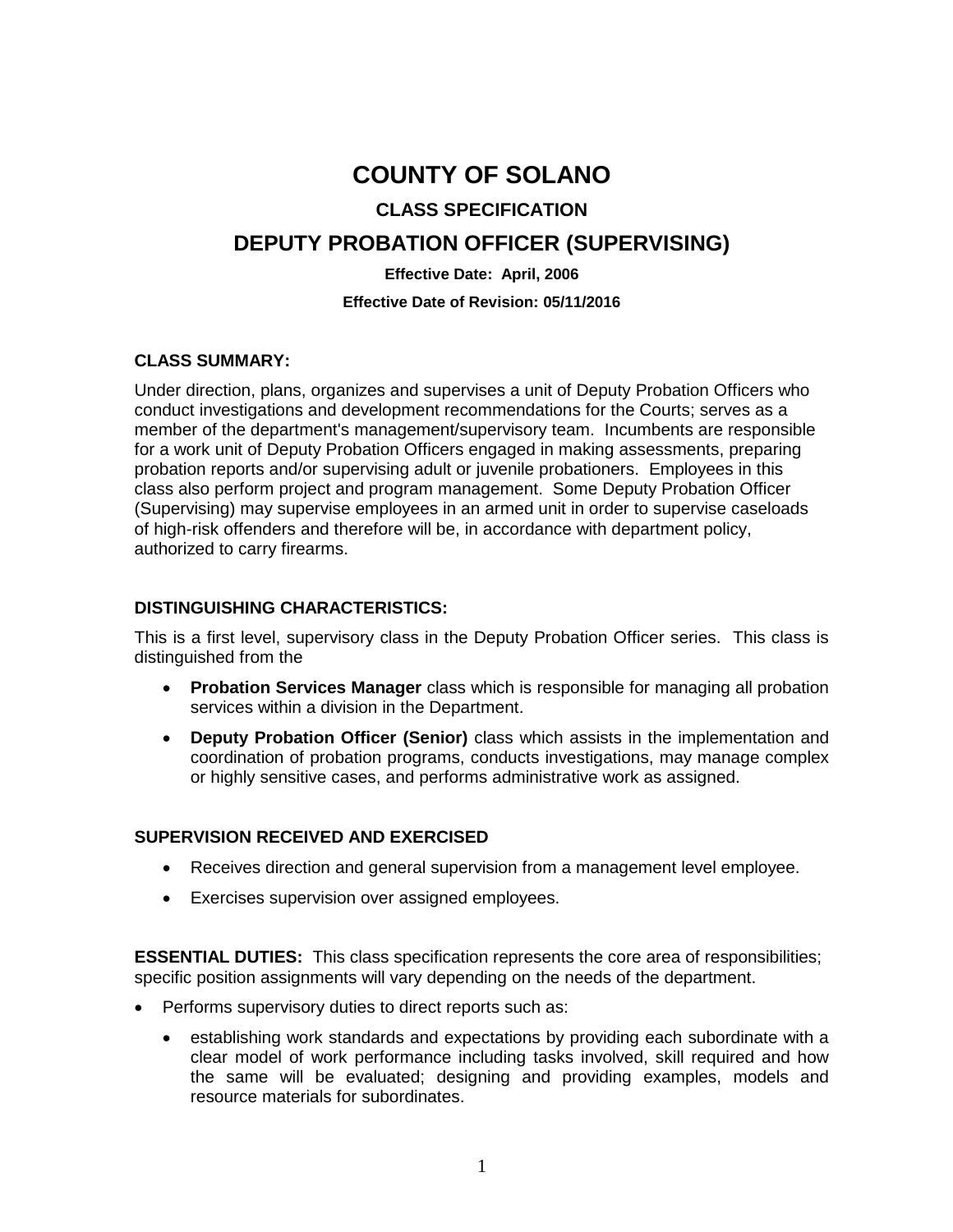- evaluating subordinate personnel; reviewing work performance of subordinate personnel by reading reports, completing, reviewing and evaluating with discussion, where necessary; maintaining journal of evaluation meetings with assigned staff.
- making recommendations for hiring new personnel or for promotions; making recommendations regarding disciplinary actions when needed; chairing regular meetings with assigned staff to receive input and provide communication concerning work progress, departmental policies and procedures.
- correcting work performance when necessary, by pointing out standards expected and ascertaining causes for failure to meet standards; training or arranging for training for staff.
- managing and monitoring staff assignments by auditing work hours and type of cases assigned; adjusting schedules and keeping track of overtime; assigning custody cases on an as needed basis to streamline the work flow.
- Represents the Department in community outreach efforts by:
	- developing and maintaining collaborative partnerships with community leaders, local, regional, and statewide organizations, non-profit agencies, local businesses, and other County departments to develop, implement, and/or promote a variety of programs and projects consistent with the Department's goals and services;
	- representing the Department's mission and vision within these "partnerships";
	- representing the Department in a variety of community outreach activities and public awareness programs;
	- speaking to groups and individuals regarding departmental activities and services; and
	- participating as an active and contributing member of designated community organizations, committees/project teams, and special interest work groups as a representative of the Department.
- Works in concert with local law enforcement agencies to assist with investigations and conduct search and arrest operations; may make arrests and conduct searches of persons, homes, schools, and/or places of employment; performs drug tests within chain of evidence procedures, when violations of probation occur; may make arrests and searches of persons; performs drug tests within chain of evidence procedures, when violations of probation occur.
- Develops grant proposals and monitors implementation; assists in the development of and manages long and short term programs and projects; monitors quality and evaluates the effectiveness and efficiency of staff in performing activities related to the project; modifies, enhances or maintains program operations or objectives based on the evaluation; writes reports.
- Remains abreast of legislative changes and assists in planning proper work flow or department response to those changes; prepares work program statistics for annual report and assures assigned staff have completed required training; may be assigned additional administrative and/or supervisory responsibility.
- Maintains professional knowledge in applicable areas and keeps abreast of changes in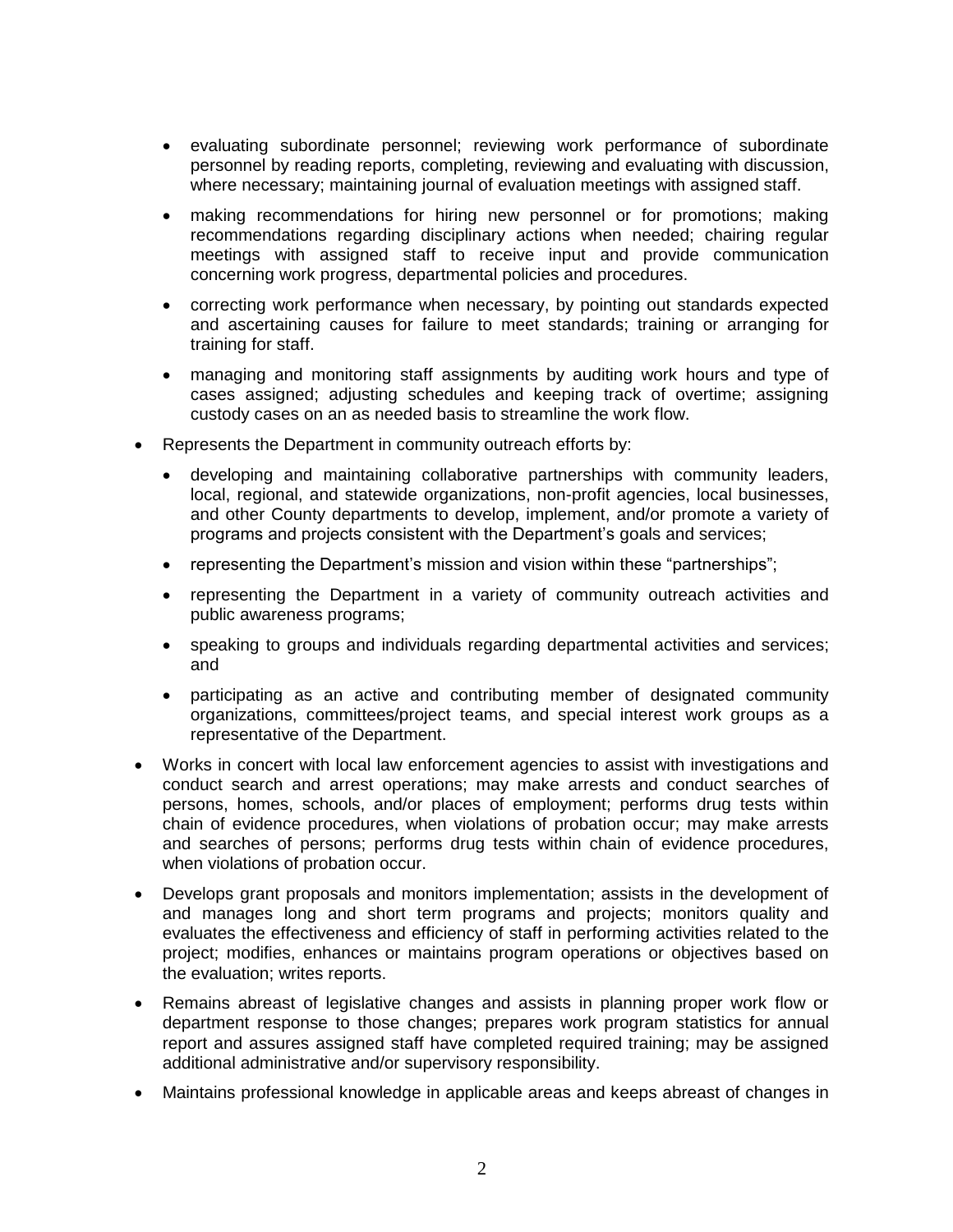job-related rules, statutes, laws and new business trends; makes recommendations for the implementation of changes; reads and interprets professional literature; attends meetings, training programs, workshops and seminars as appropriate.

Performs other duties of a similar nature or level as assigned.

#### **EDUCATION AND EXPERIENCE:**

- **Education:** A Bachelor's degree from an accredited college or university;
- **Experience:** Three (3) years of full-time work experience equivalent to a Deputy Probation Officer (journey level) or one (1) year as a Deputy Probation Officer (Senior) with the County of Solano.

#### **Note:**

 While a degree in a specific field is not required, the possession of Bachelor's degree or higher in one of the one following fields is desired and may be a factor considered during the rating and/or selection process: criminal justice, social work, psychology, sociology or a closely related field.

#### **LICENSING, CERTIFICATION AND REGISTRATION REQUIREMENTS:**

- Possession of a valid Class C California driver's license is required.
- Employees assigned to an armed unit must obtain Cardiopulmonary Resuscitation (CPR) and First Aid certification prior to assignment and must maintain the certification while assigned to the unit.

#### **REQUIRED KNOWLEDGE, SKILLS AND ABILITIES:**

#### **Knowledge of:**

- Standard and accepted principles and practices of supervision, leadership, motivation, team building, organization, training, and conflict resolution.
- Evidenced based practices.
- Problem solving techniques, adolescent and adult psychology; family dynamics and family systems.
- Physical, sexual, drug and alcohol abuse, and treatments for same.
- Applicable State Codes such as Penal, Welfare and Institution, Health and Safety, Vehicle, Fish and Game, Business and Professions, and local ordinances, rules and regulations.
- Municipal and Superior Court rules and procedures.
- County Probation Department policies, procedures and standards.
- Public personnel policies, grievance procedures and disciplinary policies.
- Effective meeting management.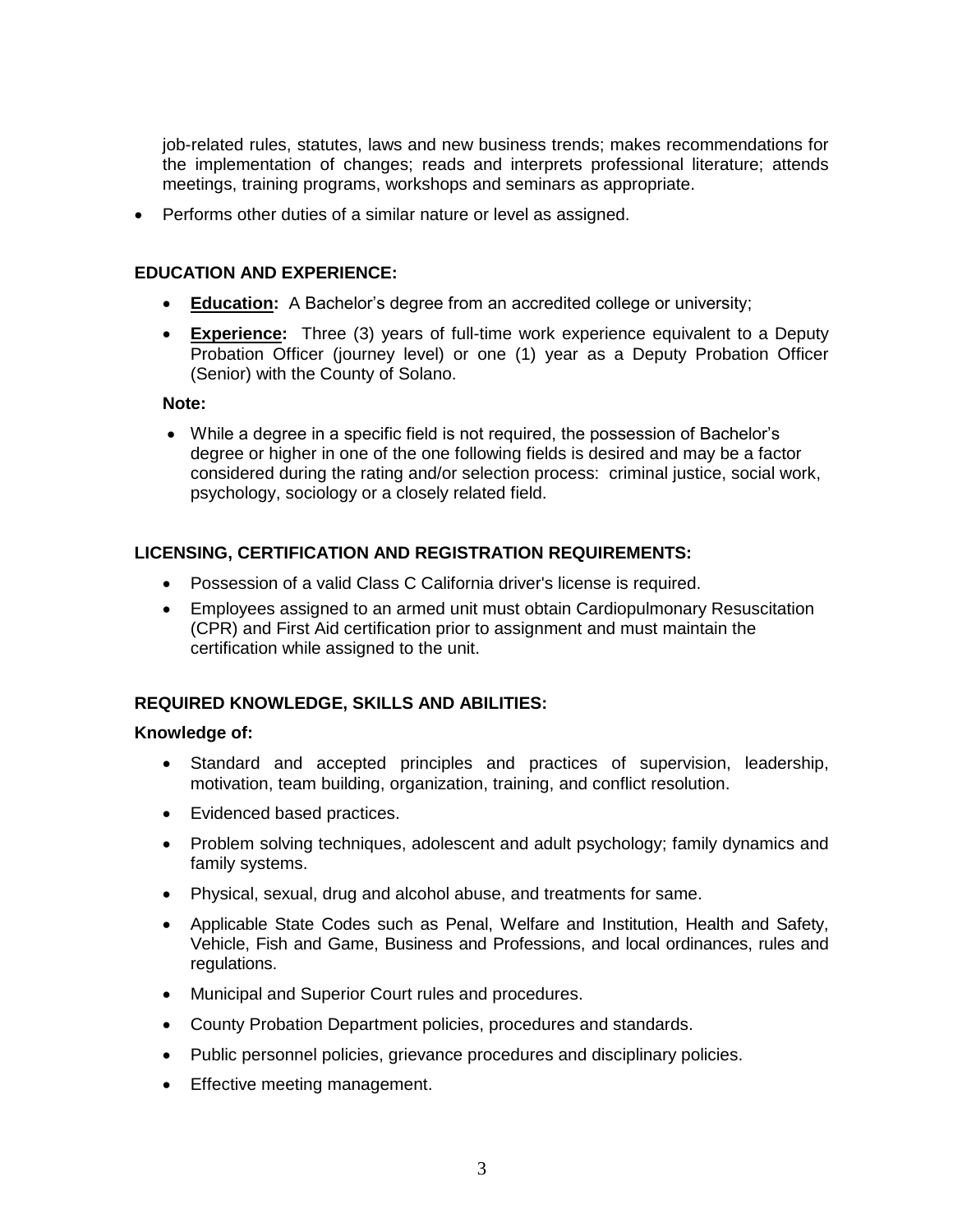- Oral communication techniques to include presentations to groups of various sizes in a positive, inclusive, and motivational manner.
- Customer service techniques for dealing with customers, often in a difficult or confrontational situation.
- English composition, spelling, grammar, vocabulary, and punctuation for both written and oral communications.
- Formats and appropriate terminology for written communications such as business correspondence, policies, procedures and narrative reports.
- Basic mathematics for developing, preparing and completing numerical, budgetary, and/or statistical reports.
- Standard office procedures, practices, equipment, personal computers, and software.

#### **Skill and/or Ability to:**

- Supervise, evaluate, train, and develop staff and organize their work.
- Utilize firearms, if authorized, for self-defense or the defense of others in lifethreatening situations
- Operate office equipment including a personal computer, copy and fax machines and printers.
- Interpret and explain laws, regulations and policies governing probation program operations.
- Collect and analyze data to establish/identify needs; evaluate program effectiveness.
- Prepare narrative and statistical reports.
- Comply with laws, regulations and professional practices governing probation program services and operations.
- Organize and prioritize work assignments.
- Communicate clearly and concisely, both orally and in writing; compose correspondence independently; proofread, analyze and edit Probation reports.
- Manage a variety of simultaneous work projects and carry them through to successful completion.
- Determine the appropriate course of action in crisis and/or emergency situations.
- Work with and speak to various cultural and ethnic individuals and groups in a tactful and effective manner.
- Establish and maintain effective working relationships with those contacted in the performance of required duties.
- Monitor grant activity according to designated guidelines and regulations.
- Establish good relationships with the pubic and with customers and provide customer service that meets and exceeds unit goals and expectations.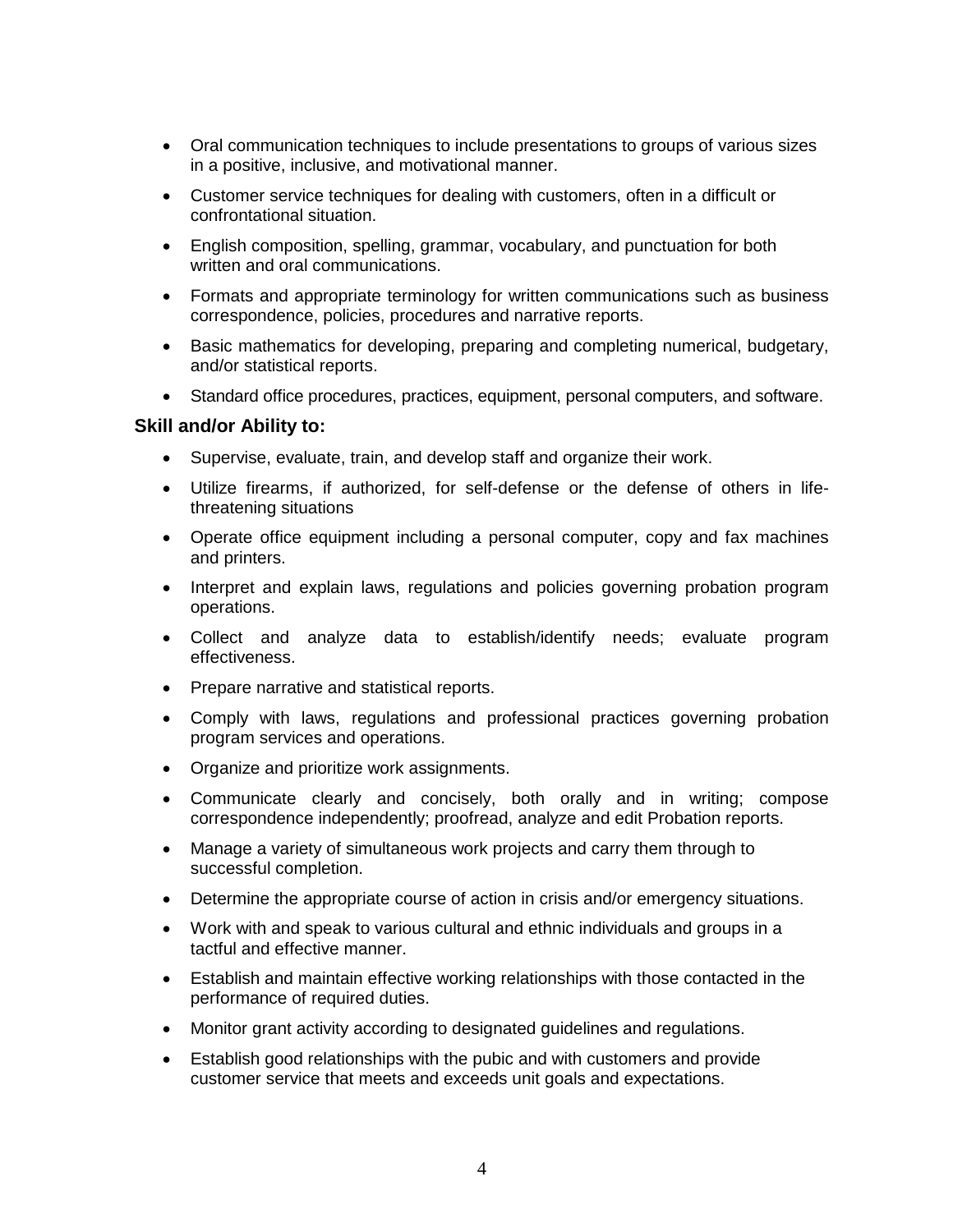- Prepare a variety of written communications to include reports, policies and procedures.
- Maintain accurate records and document actions taken.
- Perform a variety of technical and specialized tasks and functions in an independent, competent and timely manner.
- Maintain confidentiality of records and information per pertinent laws/regulations.

#### **PHYSICAL REQUIREMENTS:**

- Mobility and Dexterity: Tasks require the ability to exert moderate, though not constant physical effort, typically involving some combination of climbing and balancing, stooping, kneeling, reaching, grasping, feeling (i.e. sense of touch), repetitive motion, crouching, and crawling. May be required at times to use force to restrain/subdue others. May involve prolonged standing.
- Lifting, Carrying, Pushing and Pulling Light Work: Employees in this class will be exerting up to 20 pounds of force occasionally and/or up to 10 pounds of force frequently, and/or a negligible amount of force constantly to move objects.
- Vision: Positions in this class require the employee to have close visual acuity, with or without correction, to prepare and analyze data and figures, view a computer terminal, read, etc. Positions in this class also required employees to have depth perception in order to operate a motor vehicle. Employees in this class must have the visual acuity to make observations of surroundings and must demonstrate color vision sufficient to distinguish colors in order to describe events in an accurate manner.
- Hearing/Talking: Positions in this class require the employee to perceive the nature of sounds at normal speaking levels with or without correction, and have the ability to receive detailed information through oral communication. Positions in this class require the employee to express or exchange ideas by means of the spoken word. Detailed or important instructions must often be conveyed to others accurately, loudly, and/or quickly.

#### **WORKING CONDITIONS:**

- Outdoor Work: Employees in this class will often be working outdoors and thus will be subject to exposure to intense noises, fumes, odors, pollens, dust, inadequate lighting, and to unpleasant field conditions including rainy, windy, cold, or hot weather.
- Work in a Jail/Juvenile Detention Facility (JDF): Employees in this class will occasionally be working in a jail/JDF environment and thus will be subject to exposure to communicable diseases, intense noises, odors, blood and other bodily fluids.
- Traffic Hazards: Employees in this class will be required to operate a vehicle and thus will be subject to traffic hazards while driving.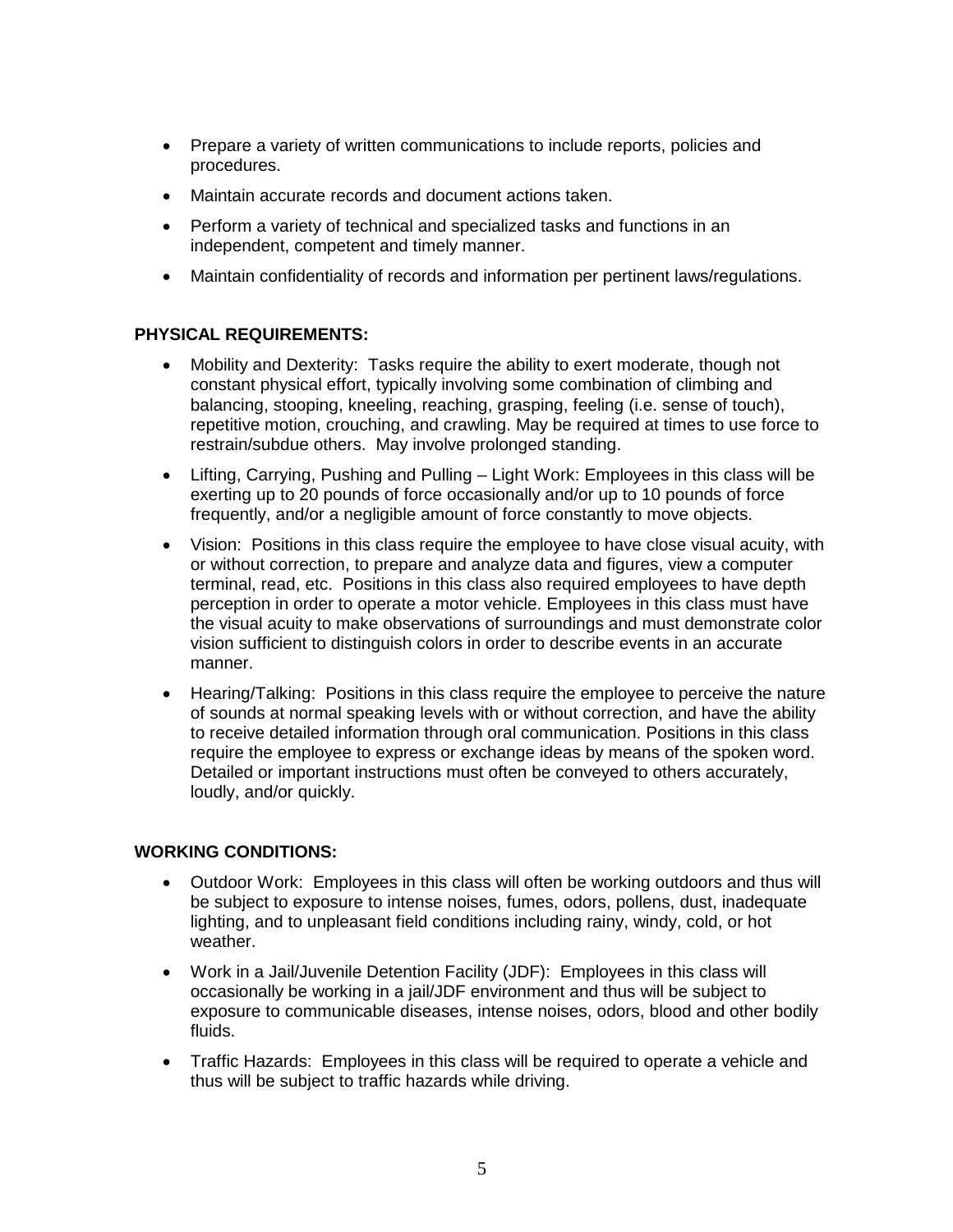• High Risk Population: Employees in this class may be subject to people with a history of violence and mental health disorders or with disruptive and confrontational people.

#### **OTHER REQUIREMENTS:**

- Probation Officer Requirements:
	- Incumbents must complete annual training in accordance with Title 15, Division 1 of the California Administrative Code.
	- Incumbents have limited Peace Officer powers as delineated in the California Penal Code and must meet training requirements in accordance with Penal Code Section 832 within twelve (12) months of appointment.
	- Peace Officers must meet minimum standards concerning citizenship, age, character, education and physical/mental condition as set forth in Section 1031 of the California Government Code.
	- Completion of the Probation Core Course certified by the California Corrections Standards Authority unless such training was not mandated at the time the candidate was initially employed as a Deputy Probation Officer, is required prior to appointment.
	- Must pass a physical exam and psychological exam confirming fitness to be armed as a condition of hire.
	- Firearm Proficiency: Prior to assignment to an armed unit, employees must complete required firearm training which includes: an approved course on firearms pursuant to Penal Code Section 832; a review and acknowledgement of the Department's firearms policy; a Basic Force and Weaponry Course as selected by the Department; quarterly firearms qualification training; and other training required by the Department. Employees hired prior to this revision must also pass a psychological examination confirming fitness to be armed.
	- Independent Travel: Incumbents are required to travel independently, for example, to meet with adult and/or juvenile offenders, their families, and other concerned parties.
	- Language Proficiency: Positions allocated to this class may require bilingual skills. Some positions allocated to this class may require the applicant to speak, read and write in a language other than English.

#### **CLASS HISTORY AND CLASS INFORMATION**

- Date Established: May 2001
- Date Approved by the Civil Service Commission: April 12, 2006
- Date Adopted by the Board of Supervisors: June 30, 2003
- Dates Revised: April 12, 2006, May 11, 2016
- Dates Retitled and Previous Titles of the Class: N/A